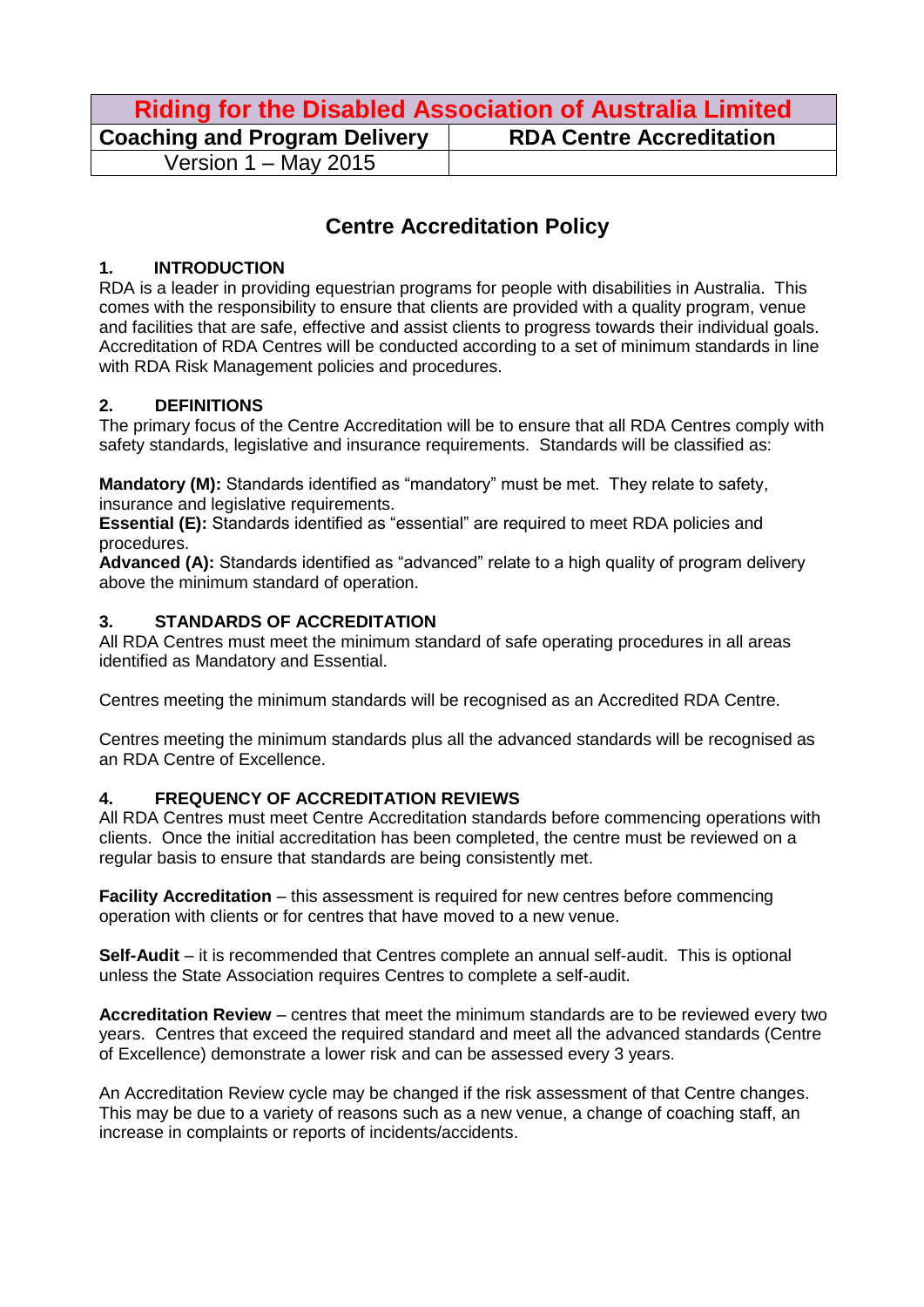## **Riding for the Disabled Association of Australia Limited Coaching and Program Delivery RDA Centre Accreditation** Version 1 – May 2015

#### **5. WHO CAN CONDUCT CENTRE ACCREDITATIONS**

All Centre Accreditations are to be conducted by, and signed off by RDA National Assessors. The National Assessor must hold a current qualification in the programs they are assessing (e.g. if assessing a Vaulting Program, the National Assessor must hold a Level 1 Vaulting qualification).

The National Assessor may have another person assist them to sign off the areas they may have specific expertise in (e.g. horse management, administration, finance, OHS).

The National Assessor will be nominated by the State Association (or the National Office for Associate Centres that do not have a State Association). A Centre cannot request a specific Assessor, nor can Assessors review their own RDA Centre. However, the RDA Centre may request to decline an assigned Assessor by contacting their State Association in writing.

Accreditation Reviews must occur on a normal day of Centre operations.

#### **6. CENTRE RESPONSIBILITIES**

It is recommended that Centre Committees and Coaches conduct a self-audit using the Accreditation Checklist prior to the review visit. Centre Committees should ensure that the required documentation for the review is available on the day of the visit and that the venue and facilities meet the required standards. Representative from the Centre Committee should be available to answer questions and assist the Assessor as well as Coaches and Volunteers.

#### **7. COMPLIANCE REQUIREMENTS**

The RDA State Association and/or RDA National Assessor will work with the Centre to assist them to achieve compliance against the RDA Centre Accreditation Standards. The Assessor may indicate if earlier reviews are recommended.

Removal or suspension of Centre Accreditation may occur if:

- An RDA Centre fails to be in compliance with any one of the Mandatory Standards,
- There are repeated incidents of non-compliance against the Essential Standards or delayed action in implementing recommended requirements,
- An RDA Centre refuses to schedule or participate fully in a review visit, or
- An RDA Centre knowingly provides false information.

#### **8. APPEAL PROCESS**

If Centre Accreditation is not achieved and the RDA Centre wishes to appeal, they must send notice in writing to the State Association within 14 days of receipt of the written notification of the decision.

On receipt of the Appeal request, the State Association must follow its grievance and disputes resolution procedures. The RDA Centre may choose to begin the Centre Accreditation process again, in which case a new Assessor may be nominated. This process will be at the cost to the RDA Centre.

If the issue is not resolved to the RDA Centre's satisfaction then the matter may be referred to the Executive Officer of RDA Australia. The National Office review process will examine if the National Assessor and the State Association correctly followed RDA policies and procedures and will only be upheld if there is evidence that policies were not correctly followed. The National Member Protection Policy will determine the process for managing any grievance between the Centre and the State Association.